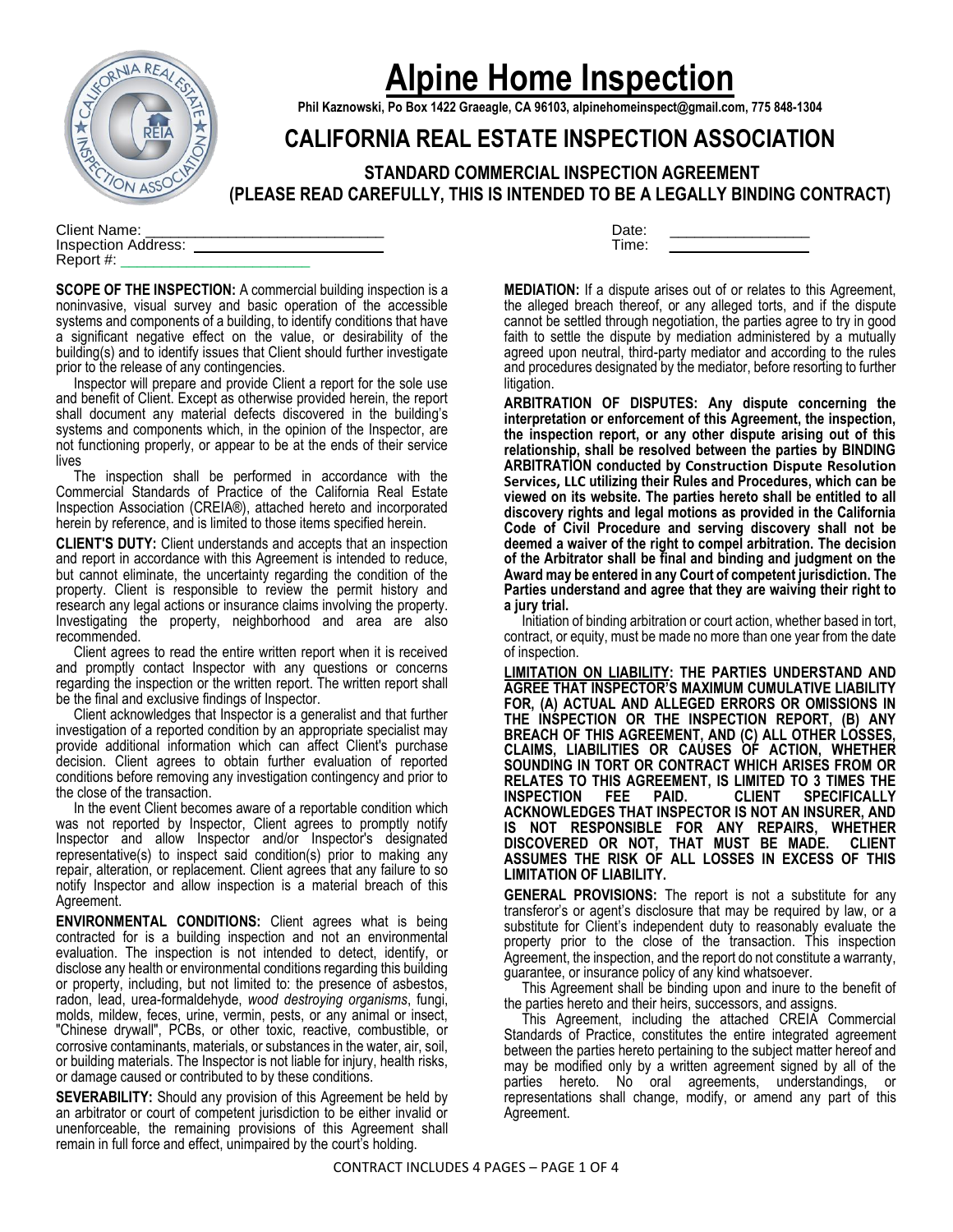Each party signing this Agreement warrants and represents that he/she has the full capacity and authority to execute this Agreement on behalf of the named party. If this Agreement is executed on behalf of Client by any third party, the person executing this Agreement expressly represents to Inspector that he/she has the full and complete authority to execute this Agreement on Client's behalf and to fully and completely bind Client to all of the terms, conditions, limitations, exceptions, and exclusions of this Agreement.

**Client acknowledges having read and understood all the terms, conditions, and limitations of this Agreement and voluntarily agrees to be bound thereby and to pay the fee listed herein.** Client understands that the inspection fee stated is for the initial inspection and report. Client agrees to pay for the inspector's time for any reinspection or meetings with third parties at the hourly rate of \$200 per hour, including travel time. Client agrees to pay for the inspector's time to participate in any legal or administrative proceeding at the hourly rate of  $$250$  per hour, including travel time. This includes time for depositions, research, and court or other appearances.

| Inspector    | Date                                                             | Client | (One signature binds all) |                                        | Date |
|--------------|------------------------------------------------------------------|--------|---------------------------|----------------------------------------|------|
| Total Fee \$ | Paid by (circle one): Cash/Check/Credit Card/Pay Pal/Venmo/Zelle |        |                           | Payment acknowledged (circle one): y/n |      |

# **CALIFORNIA REAL ESTATE INSPECTION ASSOCIATION Commercial Standards of Practice**

#### **Part I. Definitions and Scope.**

These Standards of Practice provide guidelines for a *commercial building inspection* and define certain terms relating to these *inspections*. Italicized words in these Standards are defined in Part IV, Glossary of Terms.

- A. A *commercial building inspection* is a noninvasive visual survey and basic *operation* of the *systems* and *components* of a *building* which can be reached, entered, or viewed without difficulty, moving obstructions, or requiring any action which may result in damage to the property or personal injury to the *Inspector*. The purpose of the *inspection* is to provide the Client with information regarding the general *condition* of the *building(s)* to assist client in determining what further evaluation, inspection, and repair estimates Client should perform or obtain prior to the release of contingencies.
- B. A *commercial building inspection* report provides documentation of material defects discovered in the *inspected building's systems* and *components* which, in the opinion of the *Inspector*, are not *functioning* properly, or appear to be at the ends of their service lives. The report may include the *Inspector's* recommendations for correction or further evaluation.
- C. All further evaluation, inspection, and repair work needs to be provided by competent and qualified professionals who are licensed and/or certified.
- D. Client should consider all available information when negotiating regarding the Property.
- E. Inspections performed in accordance with these Standards of Practice are not technically exhaustive.
- F. Cosmetic and aesthetic conditions shall not be considered.
- G. A Commercial Building Inspection includes any residential property of five units or more.

#### **Part II. Standards of Practice**

A *commercial building inspection* includes the *readily accessible systems* and *components,* or a *representative number* of multiple similar *components* listed in Sections 1 through 9 subject to the limitations, exceptions, and exclusions in Part III.

#### **SECTION 1 - Foundation, Basement, and Under-floor Areas**

- A. Items to be *inspected*:
	- 1. Foundation *system*
	- 2. Floor framing *system*
	- 3. Under-floor ventilation<br>4. Foundation anchoring
	- 4. Foundation anchoring and cripple wall bracing
	- 5. Wood separation from soil
	- 6. Insulation
- B. The *Inspector* is not required to:
	- 1. *Determine* size, spacing, location, or adequacy of foundation bolting/bracing *components* or reinforcing *systems*
	- 2. *Determine* the composition or energy rating of insulation materials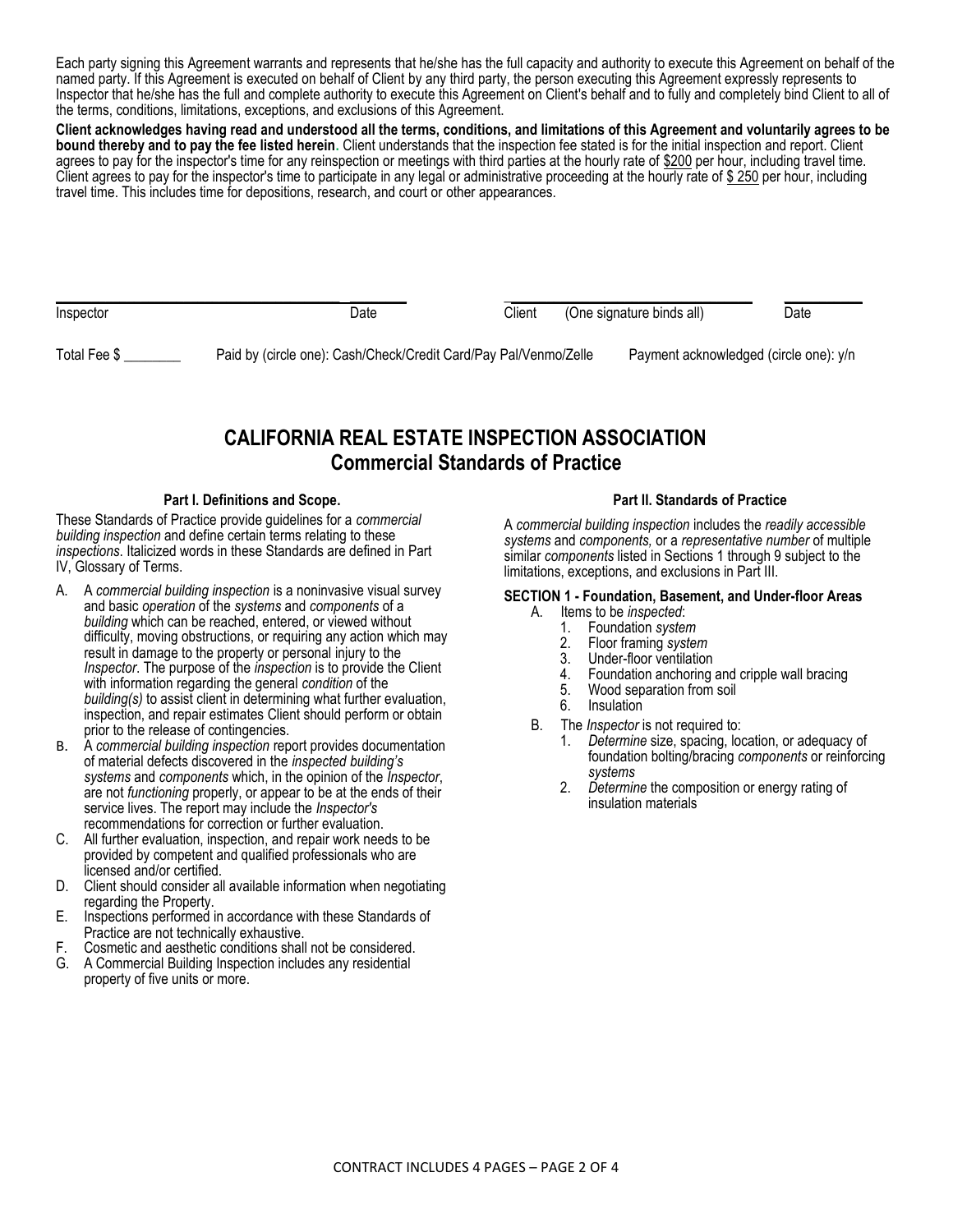### **SECTION 2 - Exterior**

- A. Items to be *inspected*:
	- 1. Surface grade directly adjacent to the *buildings*
	- 2. Doors and windows
	- Attached decks, porches, patios, enclosures, balconies, stairways and their enclosures
	- 4. Wall cladding and trim<br>5. Portions of walkways a
	- 5. Portions of walkways and driveways that are adjacent to the *buildings*
- B. The *Inspector* is not required to:
	- 1. *Inspect* door or window screens, shutters, awnings, or security bars
	- 2. *Inspect* fences or gates or *operate* automated door or gate openers or their safety *devices*
	- 3. Use a ladder to *inspect systems* or *components*

## **SECTION 3 - Roof Covering**

- A. Items to be *inspected*:
	- 1. Covering
	- 2. Drainage
	- 3. Flashings
	- 4. Penetrations
	- **Skylights**
- B. The *Inspector* is not required to:
	- 1. Walk on the roof surface if in the opinion of the *Inspector* there is risk of damage or a *hazard* to the *Inspector*
	- 2. Warrant or certify that roof *systems*, coverings, or *components* are free from leakage

#### **SECTION 4** - Attic Areas and Roof Framing

- A. Items to be *inspected*:
	- 1. Framing
	- 2. Ventilation
	- 3. Insulation
- B. The *Inspector* is not required to:
	- 1. *Inspect* mechanical attic ventilation *systems* or *components*
	- 2. *Determine* the composition or energy rating of insulation materials
	- 3. Determine if attic separation walls comply to standards.

# **SECTION 5 - Plumbing**

- A. Items to be *inspected*:
	- 1. Water supply piping
	- 2. Drain, waste, and vent piping<br>3. Faucets, toilets, sinks, tubs, s
	- 3. Faucets, toilets, sinks, tubs, showers
	- Fuel gas piping
	- 5. Water heaters
- B. The *Inspector* is not required to:
	- 1. Fill any *fixture* with water, *inspect* overflow drains or drain-stops, or evaluate backflow *devices,* waste ejectors, sump pumps, or drain line cleanouts
	- 2. *Inspect* or evaluate water temperature balancing *devices*, temperature fluctuation, time to obtain hot water, water circulation, or solar heating *systems* or *components*
	- 3. *Inspect* whirlpool baths, steam showers, or sauna *systems* or *components*
	- 4. *Inspect* fuel tanks or *determine* if the fuel gas *system* is free of leaks
	- 5. *Inspect* wells, private water supply or water treatment *systems*

### **SECTION 6 - Electrical**

- A. Items to be *inspected*:
	- 1. Service equipment
	- 2. Electrical panels<br>3. Circuit wiring
	- 3. Circuit wiring
	- 4. Switches, receptacles, outlets, and lighting *fixtures*
- B. The *Inspector* is not required to:
	- 1. *Operate* circuit breakers or circuit interrupters
	- Remove deadfront covers, light fixtures or cover plates
	- 3. *Inspect* de-icing *systems* or *components*
	- 4. *Inspect* onsite electrical generation or storage or emergency electrical supply *systems* or *components*

## **SECTION 7 – Heating and Cooling**

- A. Items to be *inspected*:
	- 1. Heating equipment
	- 2. Central cooling equipment<br>3. Energy source and connec
	- Energy source and connections
	- 4. Combustion air and exhaust vent *systems*
	- 5. Condensate drainage
	- 6. Conditioned air distribution *systems*
- B. The *Inspector* is not required to:
	- 1. *Inspect* heat exchangers or electric heating elements 2. *Inspect* non-central air conditioning units or
	- evaporative coolers 3. *Inspect* radiant, solar, hydronic, or geothermal *systems* or *components*
	- 4. *Determine* volume, uniformity, temperature, airflow,
	- balance, or leakage of any air distribution *system* 5. *Inspect* electronic air filtering or humidity control
	- *systems* or *components* 6. Determine the presence or operational status of
	- smoke dampers or alarms in duct systems.
	- 7. Determine adequacy of heating and cooling systems to provide comfort in the building.

### **SECTION 8 – Building Interior**

- A. Items to be *inspected*:
	- 1. Walls, ceilings, and floors
	- 2. Doors and windows<br>3. Stairways, handrails
	- Stairways, handrails, and guardrails
	- *4. Permanently installed* cabinets
	- *5. Permanently installed* cook-tops, mechanical range vents, ovens, dishwashers, and food waste disposers
	- 6. Absence of smoke alarms
	- 7. Vehicle doors and openers
- B. The *Inspector* is not required to:
	- 1. *Inspect* window, door, or floor coverings
	- 2. Inspect above panelized ceiling grid systems.<br>3. Determine whether a building is secure from
	- 3. *Determine* whether a *building* is secure from unauthorized entry
	- 4. *Operate* or test smoke alarms or vehicle door safety *devices*
	- 5. Use a ladder to *inspect systems* or *components*
	- 6. Determine compliance for fire egress, egress lighting or exit signage

#### **SECTION 9 - Fireplaces and Chimneys (Optional)**

- A. Items to be *inspected*:
	- 1. Chimney exterior<br>2. Spark arrestor
		- Spark arrestor
	- 3. Firebox
	- 4. Damper
	- 5. Hearth extension
- B. The *Inspector* is not required to:
	- 1. *Inspect* chimney interiors
	- Inspect fireplace inserts, seals, or gaskets
	- 3. *Operate* any fireplace or *determine* if a fireplace can be safely used